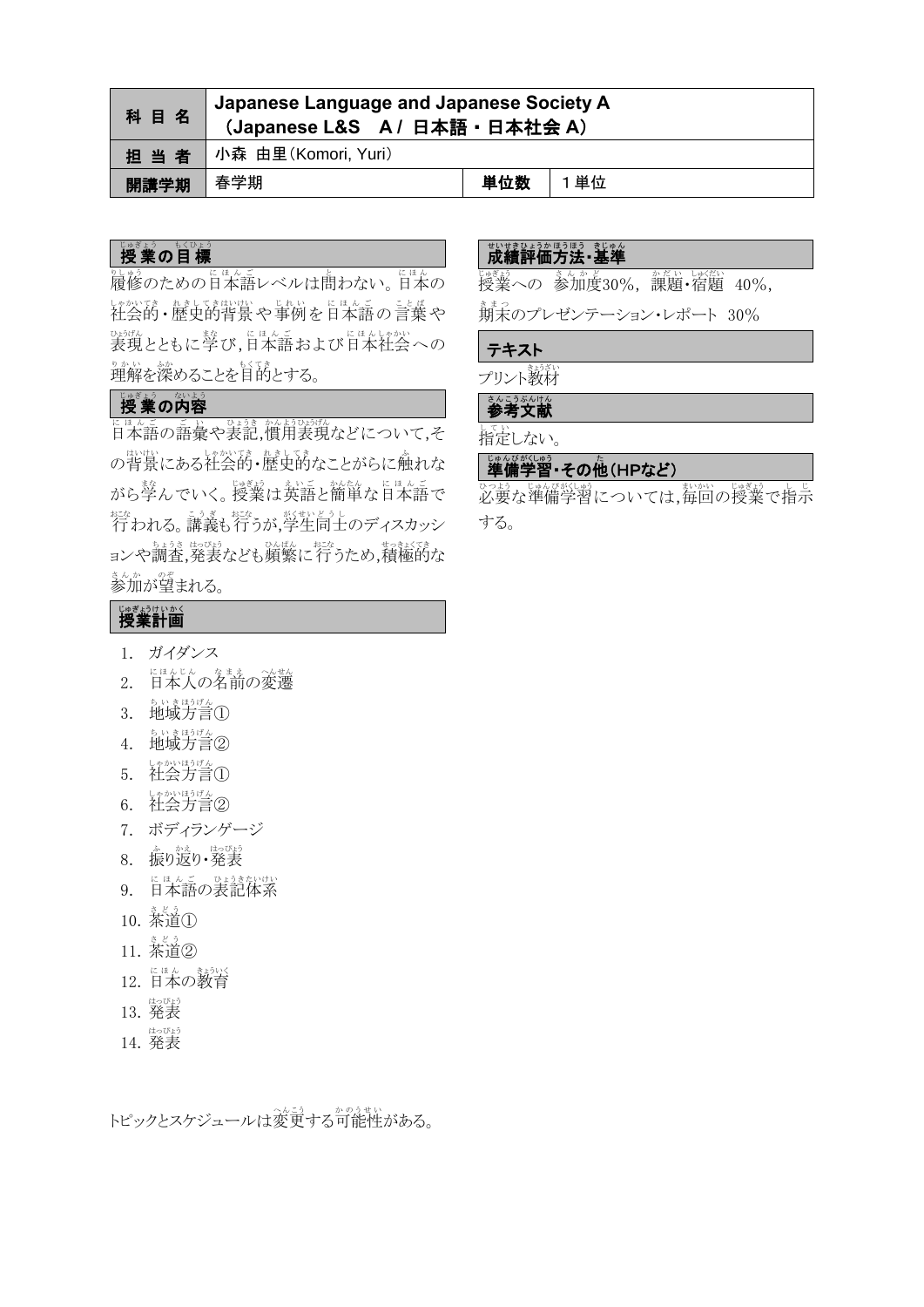| 科目名  | Japanese Language and Japanese Society A<br>(Japanese L&S A / 日本語 · 日本社会 A) |     |     |
|------|-----------------------------------------------------------------------------|-----|-----|
|      | 担当者   小森 由里 (Komori, Yuri)                                                  |     |     |
| 開講学期 | 春学期                                                                         | 単位数 | 1単位 |

### **Course Objectives**

Japanese language ability is not considered to take this class. The purpose of this class is to deepen your understanding of Japanese language and society by learning the social and historical backgrounds/examples as well as Japanese words and expressions.

#### **Course Contents**

Students will be able to learn about the vocabulary, spelling, and idioms of the Japanese language while referring to the social and historical context. The class is taught in English and simple Japanese. Though lectures will be given, active participation is required because discussions among the students, surveys, and presentation will be frequently conducted.

### **Course Schedule**

- 1. Guidance
- 2. Trends in Japanese first names
- 3. Regional dialect①
- 4. Regional dialect②
- 5. Social dialect①
- 6. Social dialect②
- 7. Body language
- 8. Reflection, Presentation
- 9. Japanese writing system
- 10. Tea Ceremony①
- 11. Tea Ceremony②
- 12. Education in Japan
- 13. Presentation
- 14. Presentation

The topics and the schedule are subject to change.

### **Evaluation**

Class participation 30%,

Task & Homework 40%,

Presentation & final paper 30%

#### **Textbooks**

Printed Teaching Materials

#### **Readings**

Nothing assigned.

**Preparation for Class and Others (e.g.HP)** Instructions will be given in class.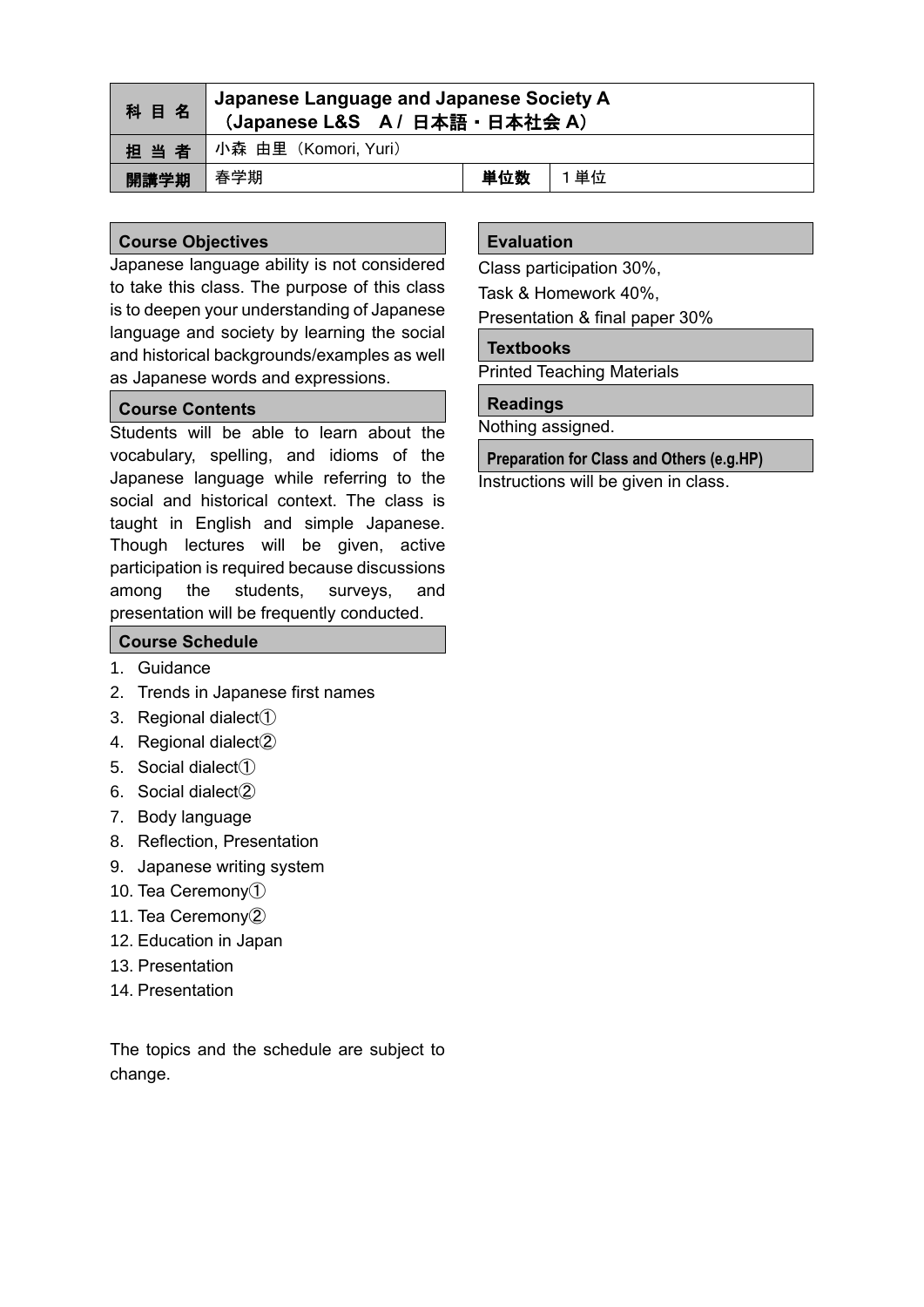| 科目名  | Japanese Language and Japanese Society B<br>(Japanese L&S B / 日本語 · 日本社会 B) |     |      |  |
|------|-----------------------------------------------------------------------------|-----|------|--|
|      | 担当者 小森 由里 (Komori, Yuri)                                                    |     |      |  |
| 開講学期 | 秋学期                                                                         | 単位数 | 1 単位 |  |

# しょう の目標

。<br>履修のための日本語レベルは問わない。日本の 社会的 し ゃ か い て き ・歴史的 れ き し て き 背景 はいけい や事例 じ れ い を日本語 に ほ ん ご の言葉 こ と ば や 表現 ひょうげん とともに学 ま な び,日本語 に ほ ん ご および日本 に ほ ん 社会 し ゃ か い への 。*。*<br>理解を深めることを目的とする。

# 授業の内容

日本語 に ほ ん ご の語彙 ご い や表記 ひ ょ う き ,慣用 か ん よ う 表現 ひょうげん などについて,そ の背景にある社会的・歴史的なことがらに触れな がら学んでいく。授業は英語と簡単な日本語で <sub>おな</sub><br>行われる。講義も行うが,学生同士のディスカッシ ョンや調査,発表なども頻繁に行うため,積極的な まんか、。。<br>参加が望まれる。

# しきおけいかく

- 1. ガイダンス・日本の祝祭日
- 2. 役割語
- 3. 人称詞
- 4. 家族と家族間呼称
- 5. 敬語
- 6. 色 いろ のイメージ
- 7. 振り返り・発表
- 8. 短歌・俳句
- 9. 養生活
- 10. 日本の宗教
- 11. 衣生活
- 12. 現代日本の社会問題
- 13. 振り返り
- 14. 発表

トピックとスケジュールは変更する可能性がある。

### <u>。<br>成績評価方法・基準</u>

。<br>授業への参加度 30%, 課題・宿題 40%,

<u>。</u><br>期末のプレゼンテーション・レポート 30%

#### テキスト

プリント教材

### <u>。</u><br>参考文献

してい<br>指定しない。

# 準備 じ ゅ ん び 学習 がくしゅう ・その他 た (HPなど)

必要 ひつよう な準備 じゅんび 学習 がくしゅう については,毎回 まいかい の授業 じゅぎょう で指示 し じ する。